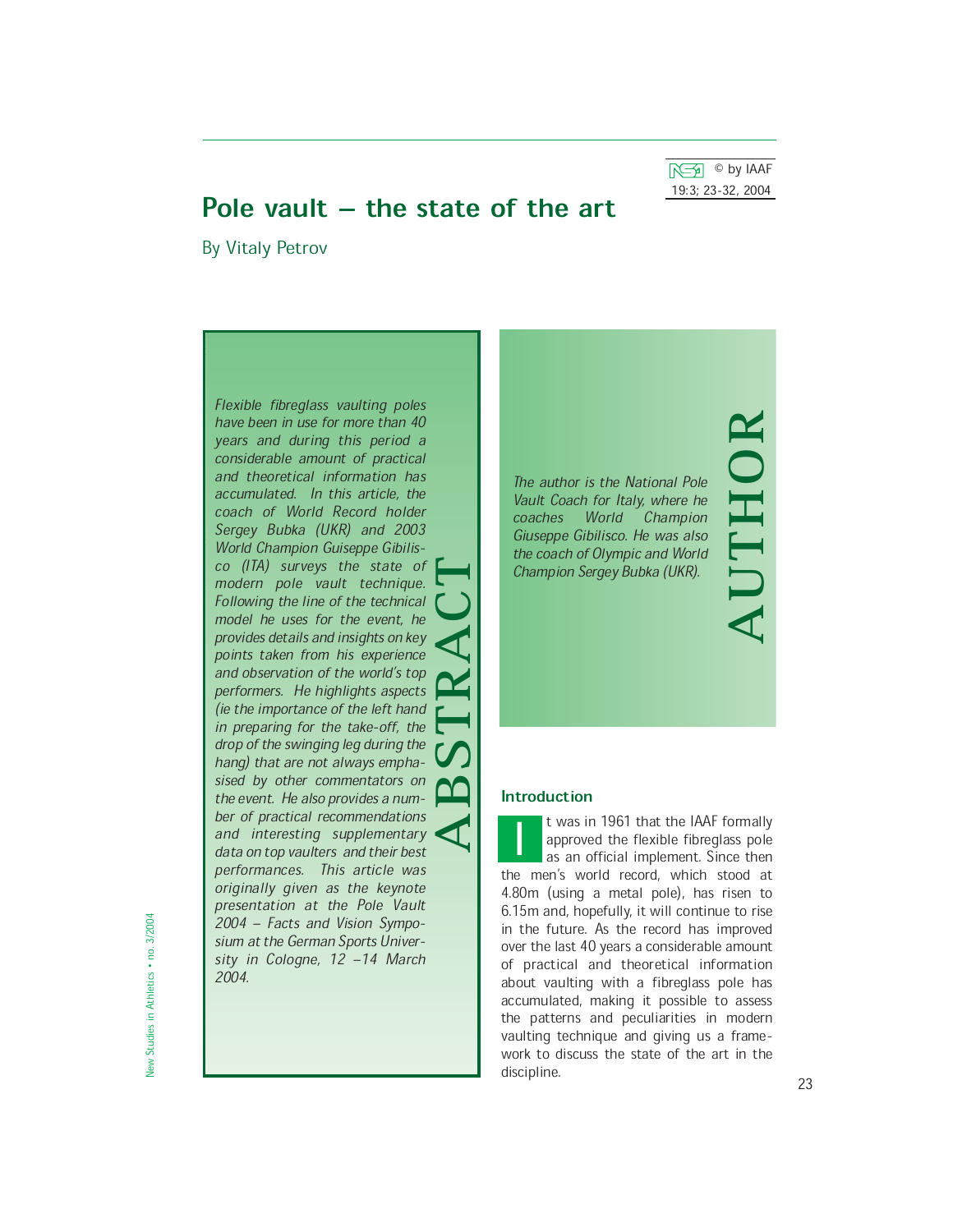Although, opinions regarding various aspects of pole vaulting can differ, the physical and mechanical principles of the event are irrefutable. The system of two pendulums changing in length (with the pole as the 1st pendulum, and the vaulter as the 2nd) is the mechanical basis of pole vault technique. The angular velocity of each pendulum is to a certain extent controlled by the distance from the vaulter's centre of mass to the axis of rotation around the hand and the shoulder girdle. From this a technical pattern of pole vaulting has been developed. Although this pattern is based on biomechanical laws, differences in physique, physical fitness, psychological concentration abilities, and coordination skills lead to certain deviations and these can be interpreted as individual approaches to the implementation of the pattern.

To help us examine the nuances of the modern pole vaulting pattern, we can divide the event into the following phases:

- 1. Pole Grip and Carry
- 2. Approach (beginning and middle part)
- 3. Pole Drop and Plant
- 4. Take-off and Penetration
- 5. Swing-up and rock-back
- 6. I Position
- 7. Turn and Bar Clearance

Note that throughout this article I am referring to right-handed vaulters. Coaches of left-handed vaulters will, of course, reverse the descriptions.

# Pole Grip and Carry

The grip of the pole during the approach is one of the most important details in a modern vaulter's technique. To reach the maximum controlled velocity during the approach, to naturally proceed to the hang on the pole with the subsequent muscle effort shift and to transfer from the hang to the overturn on the pole, it is necessary for the vaulter to free himself/herself as much

as possible from the retarding effect of the pole. This can be accomplished to a considerable extent through the correct hold, which includes both the grip and the width of the grip on the pole, eg the distance between the hands.

The ideal width of the grip varies from one athlete to another and depends on the athlete's height, length of arms, arm strength, mobility in the shoulder and mobility in the wrist joints. A survey of the modern technique pattern suggests the width of the grip should be 60cm - 70cm (distance measured from the thumb of the left hand to the thumb of the right hand).

The effects of variations to the width of the grip can be summarised as follows:

## Narrow Grip

#### Disadvantages:

- 1. Causes a great degree of tension in the arm and shoulder muscles and, consequently, limits the freedom of their movements
- 2. Drives the centre of mass forward thus decreasing the inclination of the vaulter's body forward and forcing him/her to hold the pole in the higher position for a longer time (distorting the smoothness in the process of lowering the pole for planting)
- 3. Complicates the planting technique (rigidity of the right shoulder and right hand)
- 4. Shortens the forward movement of the shoulder after penetration, jerking the shoulders and thus causing the pelvis (centroidal axis) to outstrip the shoulders
- 5. Reduces the loading of the pole with the right hand
- 6. Delays and reduces the power of the shoulders' stoppage for the subsequent turnover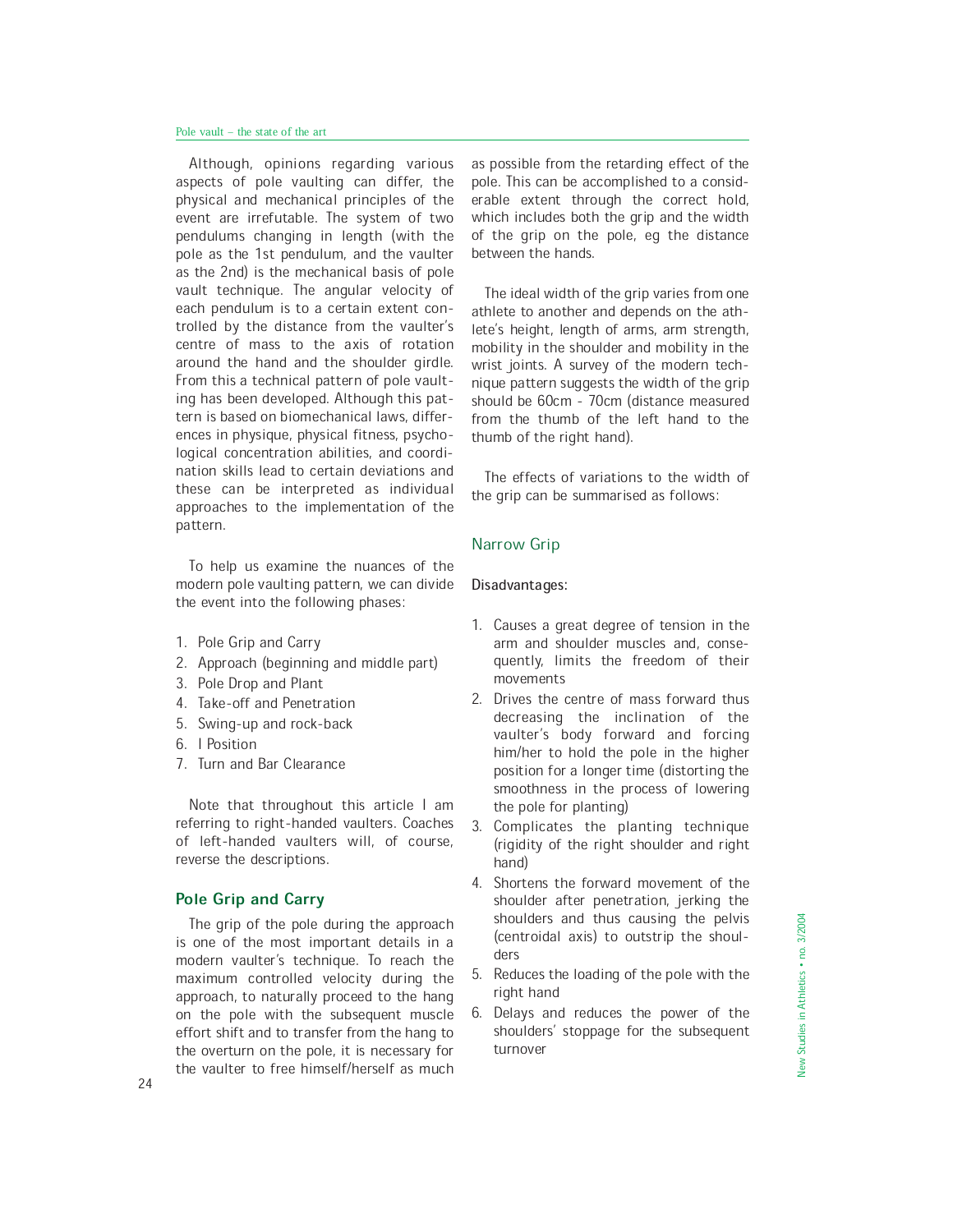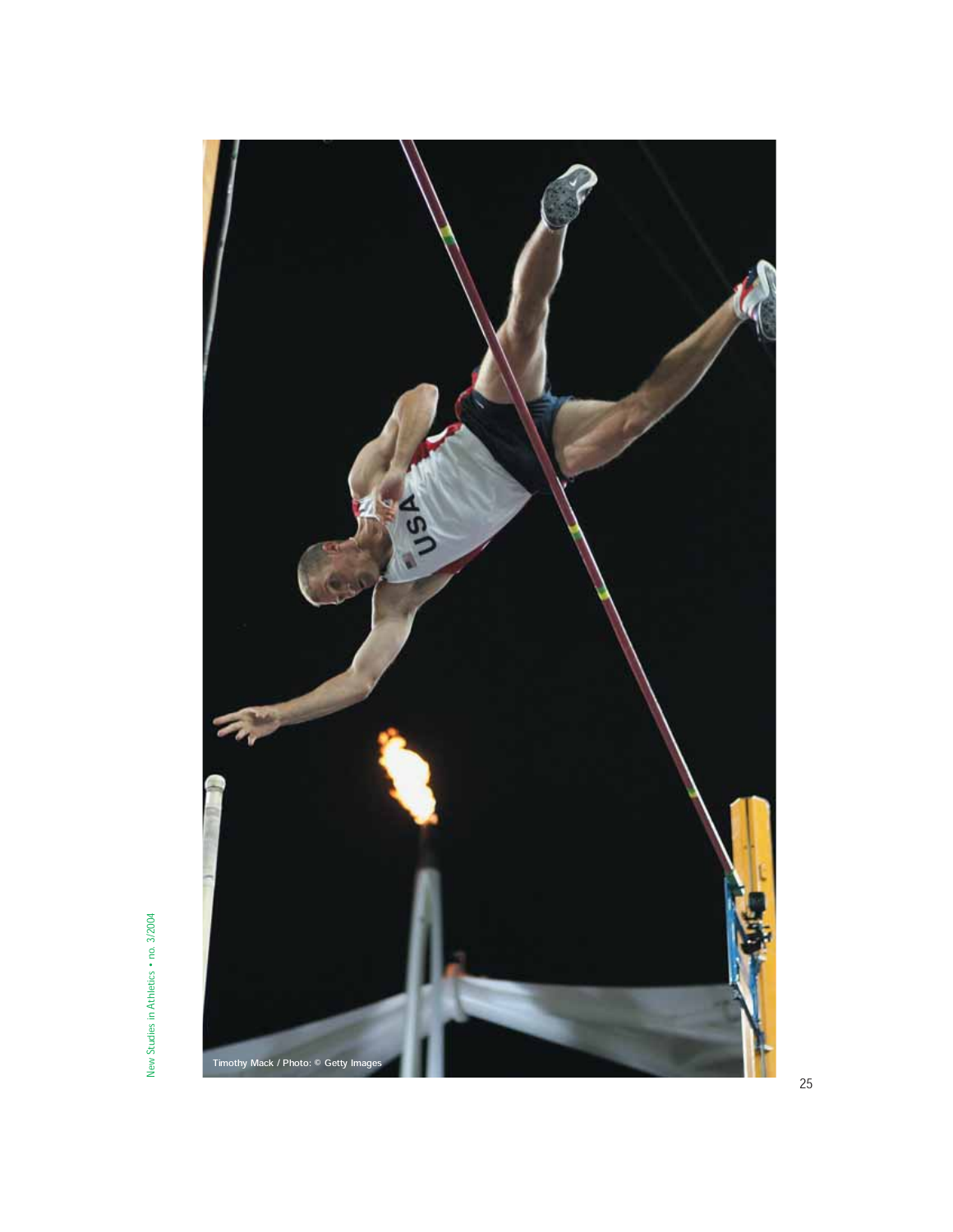# Advantages:

- 1. The beginning of the approach is more standardised and high
- 2. The left hand pushes the pole from a higher position

## Wide Grip

#### Disadvantages:

- 1. Carries the centre of mass in the vaulter/pole system forward (early acceleration right from the first steps of the approach)
- 2. Blocks the shoulders' movement in the middle part of the approach
- 3. Hampers the lowering and planting of the pole (it is rather a lateral flip than a planting)
- 4. The lower grip of the left hand blocks the vaulter's momentum in the push, which results in the delay in penetration and hampers the turn

Taking due consideration of all the advantages and disadvantages of the various possibilities, each coach must establish the most appropriate width of grip for his/her vaulter. In my work with Sergey Bubka I had to change his width of grip 3 times and the optimum width was established only in the winter of 1991.

#### Approach

An effective approach in the pole vault is also largely dependent on the vaulter's acceleration. The requirement is the ability to reach maximum controllable running velocity within a given distance. Important features are the increment value of the acceleration and valulter's the ability to maintain a certain velocity over a given distance.

Acceleration as an element of the pole vault has its own components which are interrelated and which determine the vaulter's activity during the approach. Any changes or disturbances in any of the components will retard the speed and efficiency of the acceleration. A survey of today's top vaulters' shows that their average approach length is about 42m - 46m and the average number of strides is 18-20. This length provides scope for the optimal utilisation of an athlete's running abilities and allows for a smooth acceleration (see Table 1 and Table 2).

To fully understand the approach we need to look at a number of aspects in the beginning and middle parts:

#### The beginning of the approach

This takes place over a distance usually covered in four to six strides and it is here that the vaulter lays the foundation of the quality of the approach through the:

- 1. Set up of single system: vaulter/pole
- 2. Evolving pattern of the first strides
- 3. Run-up rhythm (acceleration), stride length and stride frequency

Maximum speed and its rationality towards the end of the approach are established and depend on the first strides of the approach being performed correctly. It is necessary to stress here that the position of the pole and the vaulter/pole system influence the stride length and stride frequency in the beginning of the acceleration.

A low pole position at the beginning of the approach forces the vaulter to make the first strides more rapid, which will result in a fast acceleration, rigidity of the movements and a tying-up of the muscles. An excessively high pole carry in the beginning will make the first strides longer and result in an up and down swing of the system's centre of mass, also affecting the smoothness of the approach. In the beginning of the first part of the approach, the vaulter should keep the pole at  $65^\circ$  -  $75^\circ$  to the horizon, and by the end, with smooth acceleration, he/she should bring it to  $50^\circ$  -  $60^\circ$ .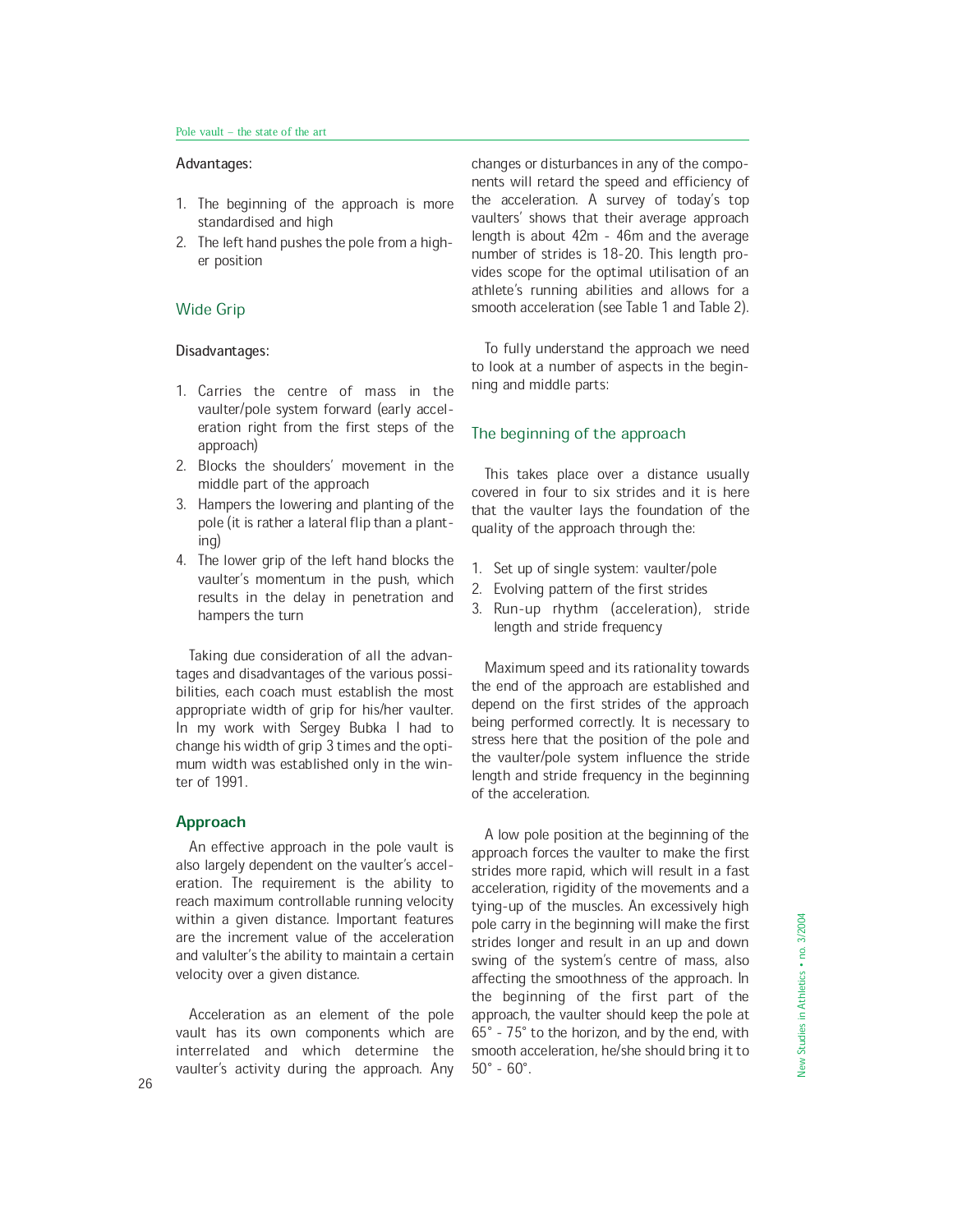| Result for<br>100 meters<br>[sec] | Number of<br>strides | Horizontal<br>velocity in the<br>last 5 metres<br>[m/s] | Grip height<br>[m] | Indication of<br>efficiency<br>[k] | Result of<br>the jump<br>[m] |
|-----------------------------------|----------------------|---------------------------------------------------------|--------------------|------------------------------------|------------------------------|
| $10.2 - 10.5$                     | $20 - 22$            | $9.8 - 10.0$                                            | $5.15 - 5.20$      | $120 - 125$                        | $6.15 - 6.25$                |
| $10.6 - 10.9$                     | $18 - 20$            | $9.6 - 9.7$                                             | $5.05 - 5.10$      | $105 - 115$                        | $5.90 - 6.05$                |
| $11.0 - 11.4$                     | $16 - 18$            | $9.2 - 9.4$                                             | $4.85 - 4.95$      | $85 - 95$                          | $5.50 - 5.70$                |
| $11.5 - 12.0$                     | $14 - 16$            | $8.8 - 9.0$                                             | $4.70 - 4.80$      | $70 - 80$                          | $5.20 - 5.40$                |
| $12.1 - 12.5$                     | $12 - 14$            | $8.3 - 8.4$                                             | $4.50 - 4.65$      | $50 - 65$                          | $4.80 - 5.10$                |
| $12.6 - 12.9$                     | $10 - 12$            | $8.0 - 8.1$                                             | $4.25 - 4.40$      | $25 - 40$                          | $4.30 - 4.60$                |
| $13.0 - 13.5$                     | 10                   | $7.5 - 7.6$                                             | $4.00 - 4.20$      | $10 - 20$                          | $4.00 - 4.20$                |

Table 1: Correlation between velocity and technical ability of the pole vaulter

| <b>Top Jumpers</b> |                                               |                |                                               |                 |      |  |  |
|--------------------|-----------------------------------------------|----------------|-----------------------------------------------|-----------------|------|--|--|
| Fvent              | <b>Result</b><br>$V -$ last 5<br>metres [m/s] | Men            | <b>Result</b><br>$V -$ last 5<br>metres [m/s] | Women           | $\%$ |  |  |
| Long Jump          | 11.20                                         | Lewis (USA)    | 10.25                                         | Drechsler (GER) | 91.8 |  |  |
| Triple Jump        | 10.90                                         | Edwards (GBR)  | 9.50                                          | Kravets (UKR)   | 86.1 |  |  |
| Pole vault         | 9.90                                          | Bubka (UKR)    | 8.60                                          | Feofanova (RUS) | 86.2 |  |  |
| Europe 2002        |                                               |                |                                               |                 |      |  |  |
| Long Jump          | 10.83                                         | Lamela (ESP)   | 9.58                                          | Kotova (RUS)    | 88.8 |  |  |
| Triple Jump        | 10.68                                         | Edwards (GBR)  | 9.44                                          | Hansen (GBR)    | 88.3 |  |  |
| Pole Vault         | 9.81                                          | Averbukh (ISR) | 8.60                                          | Feofanova (RUS) | 86.5 |  |  |

Table 2: Comparison of the approach speed shown by selected top male and female jumpers (long jump, triple jump, pole vault) and the male and female winners at the 2002 European Championships in Athletics

It is preferable to launch the vaulter/pole system into its acceleration while controlling the pole with the left hand. Various changes in the rate of the movements or

pole position and irregular running often many irregularities and errors that someoccur as a result of a vaulter's attempts to start the approach with various jumps, imitating the start of the approach in the long jump and triple jump. This gives rise to so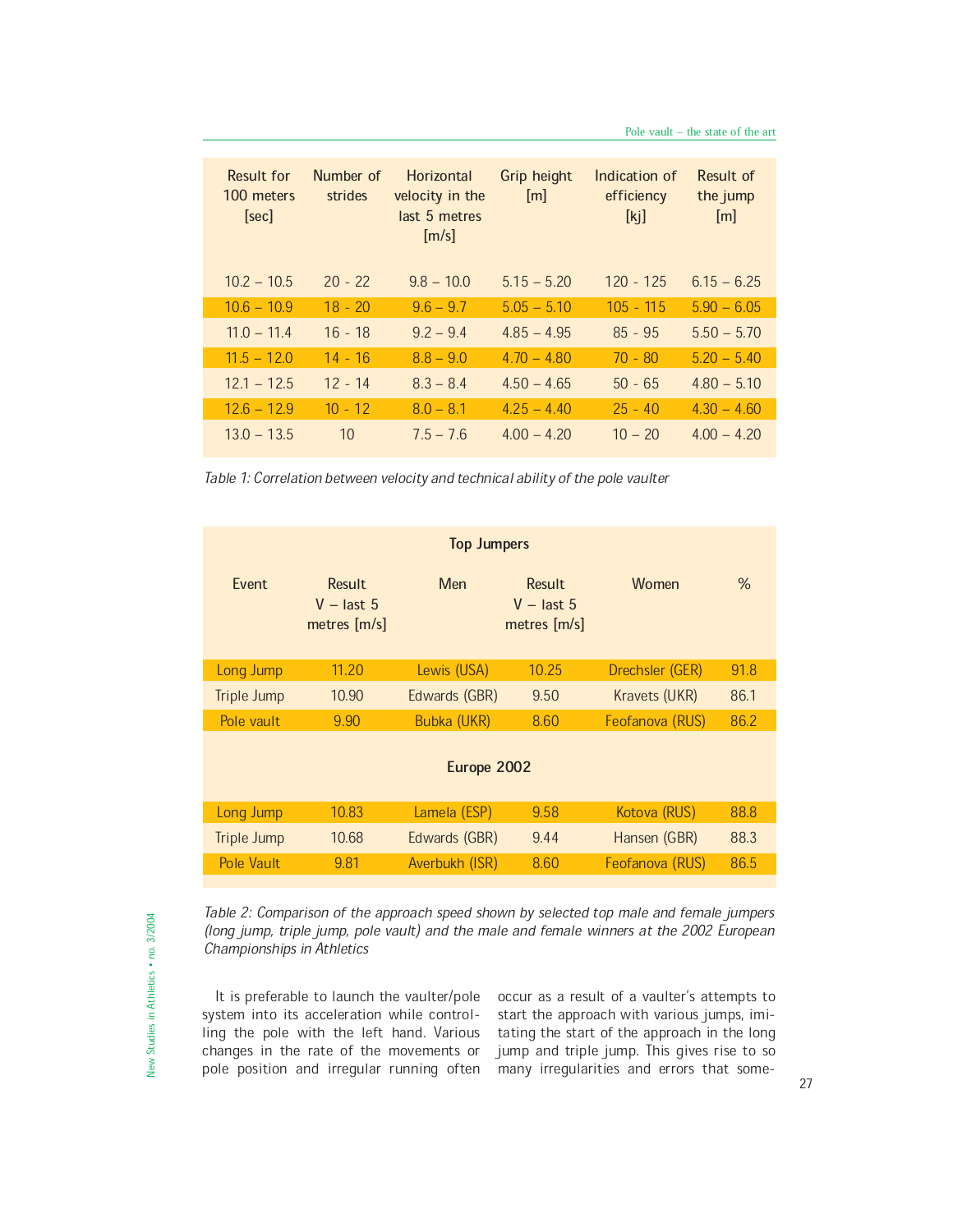times it is hard to understand the reason for the movements. There are other ways of starting the approach  $-$  for example four to six measured walking steps taken to the starting mark, with the pole held in the same position as for the acceleration. Such a start is more uniform in its acceleration, similar to high jumpers starting the approach with strides. The transition from walking to running is inconspicuous and natural.

Concentration before the vault, a desire to vault and confidence that this very vault will be the best are often the decisive factors for successful performance.

If the top of the pole is held a little to the left (from the run-up line), the left hand will be positioned in a more comfortable and elevated position, and the whole vaulter/pole system will become more compact (without shifting forward or to the right).

Throughout the approach, including the pole drop, the left hand should be held high enough, at chest level. It provides the direction and the pivot point around which the drop and the plant take place. If this is the case, then during the run it must remain motionless, positioned higher than the left elbow at all times. Any motions of the left hand (forward, backward, down or sideways) will break the single vaulter/pole system.

The right hand, which plays the major part in the drop and plant through the support of the left hand, moves more than the left during the approach. In the various parts of the run its work, position and strength of the grip are different.

# The second or middle part of the approach

This takes place in a stretch covered in eight to ten strides. The main task here is to achieve 90-95 % of the vaulter's maximum running velocity (see Figure 1). The pole is carried at an angle of 45° - 60°. At the end attention is focused on the slight thrust of 28

of this part of the approach, the athlete reaches maximum stride length. The acceleration is maintained by a slight movement of the shoulders, which synchronises the work of the upper part of the body with the work of the legs (without, however, moving the pole in any direction). If in the beginning of the approach run the main effort is focused on the push from behind then in the middle part, as the speed increases, the vaulter is stretching and switches over to an active "drawing through" of the hips, accompanied by an active counter movement forward of the swinging leg which is bent to the maximum.

The whole foot is placed on the ground with a bias for an instantaneous roll (active placement); the shock absorption phase will increase if the foot is placed starting with the toe.

### Pole Drop and Plant

The key to correct vaulting technique  $-$  for both for beginners and advanced vaulters  $-$  is in the movements of the pole drop and plant. This third and final part of the approach is characterised by increased stride frequency while the stride length remains the same, thus achieving the maximum approach speed. The stride length is a little shorter when compared to sprinting and the body is more upright. The length of the strides should not change abruptly. The penultimate stride is longer than the last one by 10cm - 20cm (optional).

We have observed that this part of the approach for the world's top vaulters is 17m - 17.5m (measured from the back of the box) and is covered in six strides.

Without changing the running velocity and running position, the vaulter begins the drop five to six strides before the plant. This is done with the help of a pulling and rotation (initial) of the right hand.

During the next two strides, the vaulter's attention is focused on the slight thrust of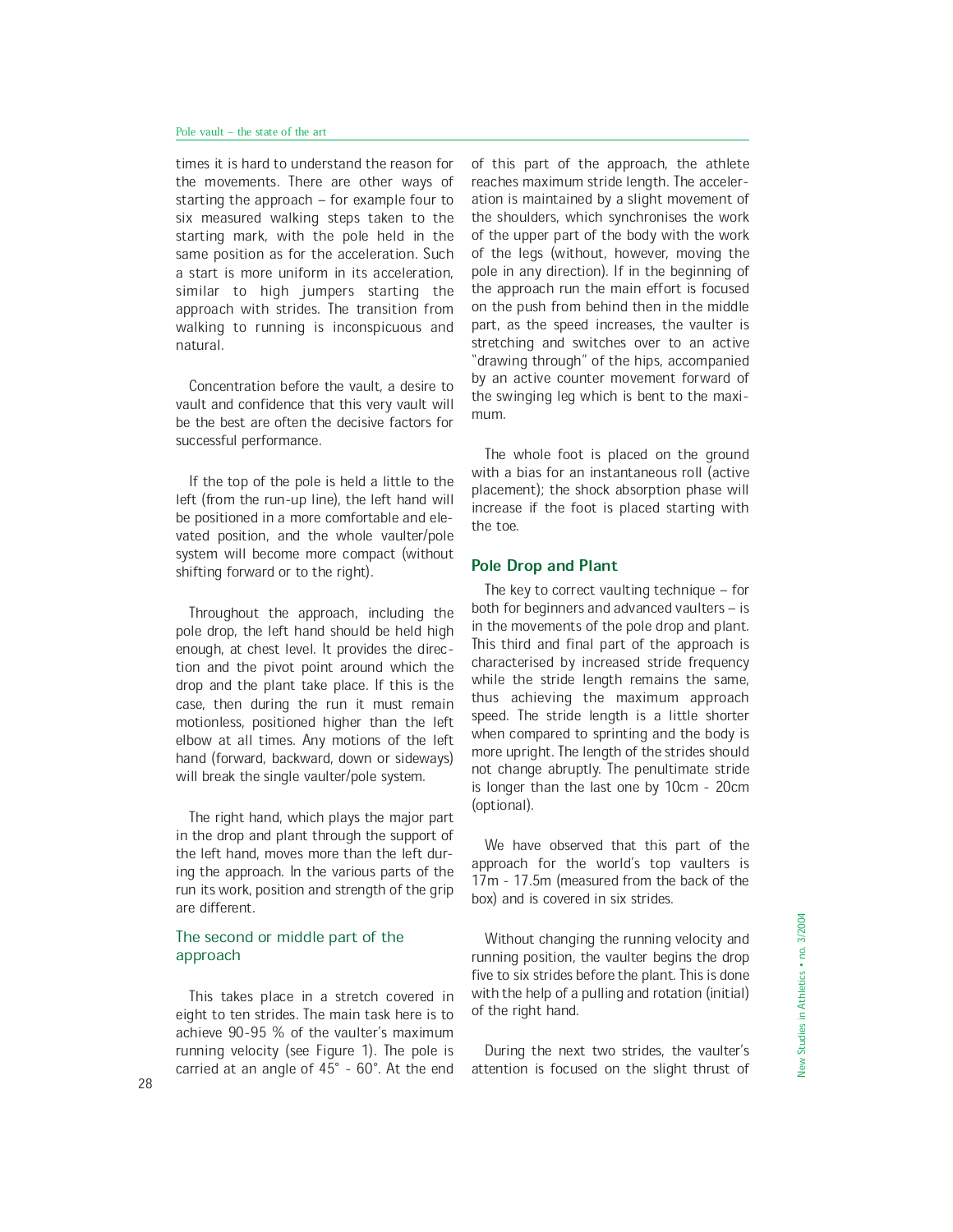

# $\blacksquare$  MONACO  $-$  2002

- 1. Alex Averbukh (ISR) 5.85m
- 2. Lars Börgeling (GER) 5.80m
- 3. Tim Lobinger (GER) 5.80m

# $\blacksquare$  HELSINKI – 1994

- 1. Rodion Gataullin (RUS) 6.00m
- 2. Igor Tradenkov (RUS) 5.85m
- 3. Jean Galfione (FRA) 5.85m
- SEOUL 1988
- 1. Sergey Bubka (URS) 5.90m
- 2. Rodion Gataulin (URS) 5.85m
- 3. Grigory Yegorov (URS) -5.80m

## $\blacksquare$  ROME  $-$  1987

- 1. Sergey Bubka (URS) 5.85m
- 2. Thierry Vigneron (FRA) 5.85m
- 3. Rodion Gataulin (URS) 5.80m

Figure 1: Velocity between 10m and 5m from the box for top pole vaulters in selected competitions.

the hips forward without losing control over the shoulders, maintaining their leading role in the approach.

While the right hand is being pulled, the right elbow is gradually drawn behind the back, thus making it possible to lift the right hand with the pole up to the right shoulder during the last two steps of the approach.

The left hand remains at the same level as it was at 6 steps before the plant; while moving slightly ahead, it controls the height and advance of the pole. Two steps before the plant, the pole is a little higher - 10cm - 15cm above the vaulter's centre of mass.

All these movements cannot be considered as a static position; the vaulter has already <sup>29</sup>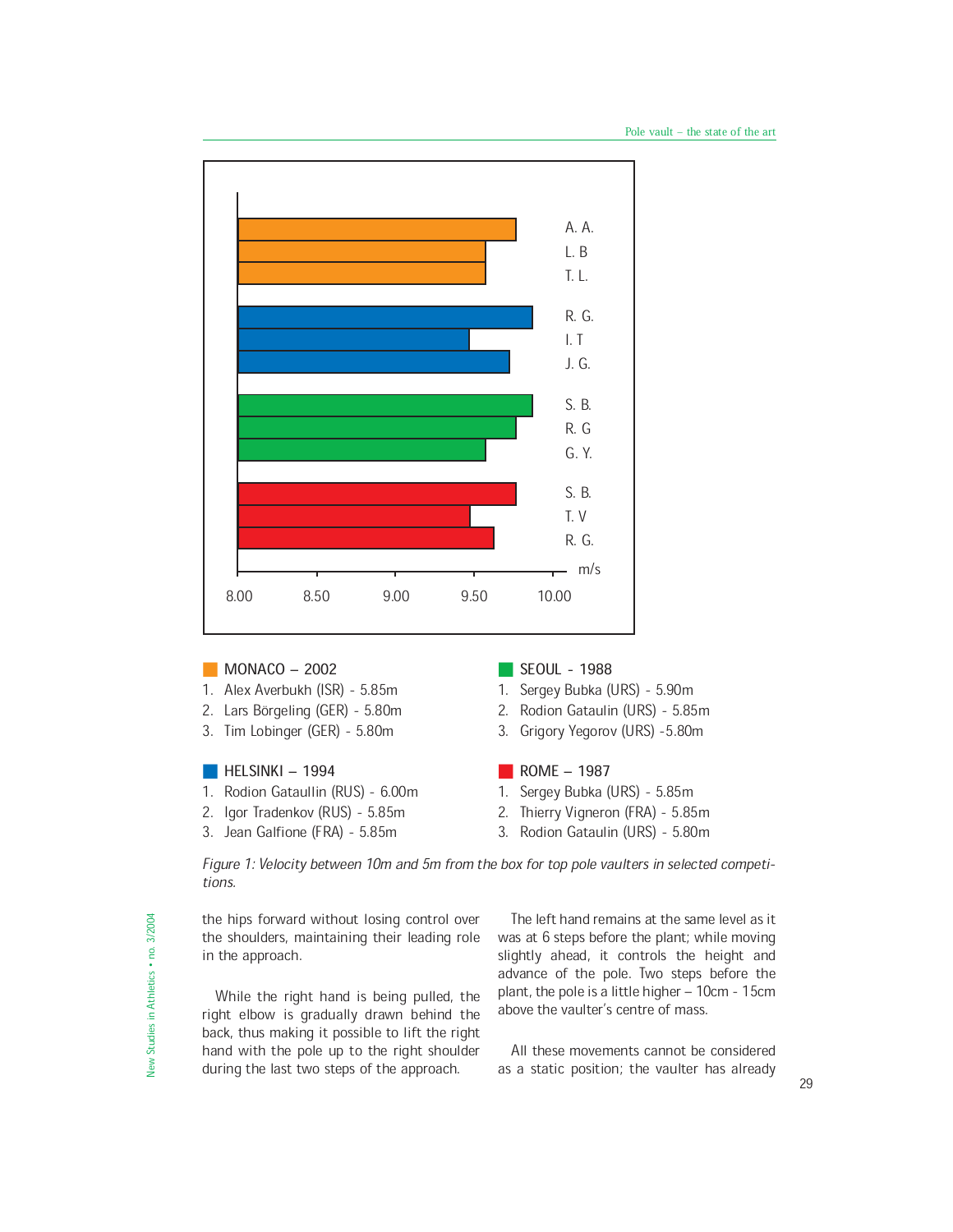begun the drop four steps back, and here the pole simply crosses its horizontal line.

The drop must not be abrupt (if the vaulter was not late in initiating it) and it must fall within the rhythm of the last strides.

In the last two steps of the drop, the vaulter should not "lose" the pole by stretching the left arm forward (as if looking for support or the box). All the movements during the drop take place while the left hand is kept over the left elbow. During the last six strides, and especially during the last three, the vaulter must keep the abdominal muscles tight without breaking the line of his advancement; this will help him to drive the shoulders back even before the drop. A very important detail of the drop that will save him/her from squatting during the penultimate step, is raising the pole over the head before the vaulter arrives at the vertical position of the right leg. If he/she does this on time, then the right foot will take an active step, beginning to accelerate the pole for the plant. The most dangerous moment during the drop is an early touch of the box when the transition is made from the right to the take-off foot.

### Take-off and penetration

The efficiency of this phase depends on the vaulter's skill in the drop/take-off junction, on whether he/she is able to begin the push before the pole is set against the box. The pole must be smoothly transferred to the plant position when the vertical take-off plane is crossed. The technically correct movement is characterised by the right acceleration of the pole at the moment the vaulter reaches the vertical take-off plane.

The left arm is not trying to bend the pole; it plants it firmly towards the box and then transfers the effort to the right hand, so that the pole is bent by the impact of the vaulter's speed and mass. The vaulter, alert to the resilience of the pole, must perform all the subsequent actions on the pole as on a rigid support. support. Support support support is a support of the swinging leg 30 support of  $\frac{30}{2}$ 

The primary purposes of the support-pushing part of the vault are as follows:

- 1. To perform the drop and plant with minimal losses in horizontal speed at the angle of  $20^\circ$  -  $22^\circ$ , eq at a tangent to the future swing on the pole;
- 2. Maximum transfer of kinetic energy to the pole by means of the impact made by the 'pivotal" junction.

Of great importance is the depth of the body's forward advance during the take-off. With this in mind, even during the take-off the athlete must release the shoulder girdle from tension and drive his chest forward/upward, while at the same time taking off with the support leg and swinging with the free leg.

The quickness and depth of the take-off greatly influence the technique of all the next elements of the vault: the hang, swing and rock-back. Moreover, the performance of the take-off phase determines the rhythm of the subsequent parts of the vault.

The take-off point of the top pole vaulters in the world is somewhere between 4.20m and 4.40m from the back of the box. The taller vaulters take off at a distance of 4.10m - 4.20m, shorter ones do so at 4.30m - 4.40m.

Continued acceleration in the last four strides is an indication of good skills acquired in this part of the pole vault (pole drop/plant). In his best vaults, Sergey Bubka continued to increase his velocity until the take-off, as follows:

- Four strides before take-off: 9.5m/sec
- Two strides before take-off: 9.7m/sec
- Immediately prior to take-off: 9.9m/sec

Based on the above I would like to make the following recommendations for the take-off phase:

1. Begin the pole acceleration for the "push"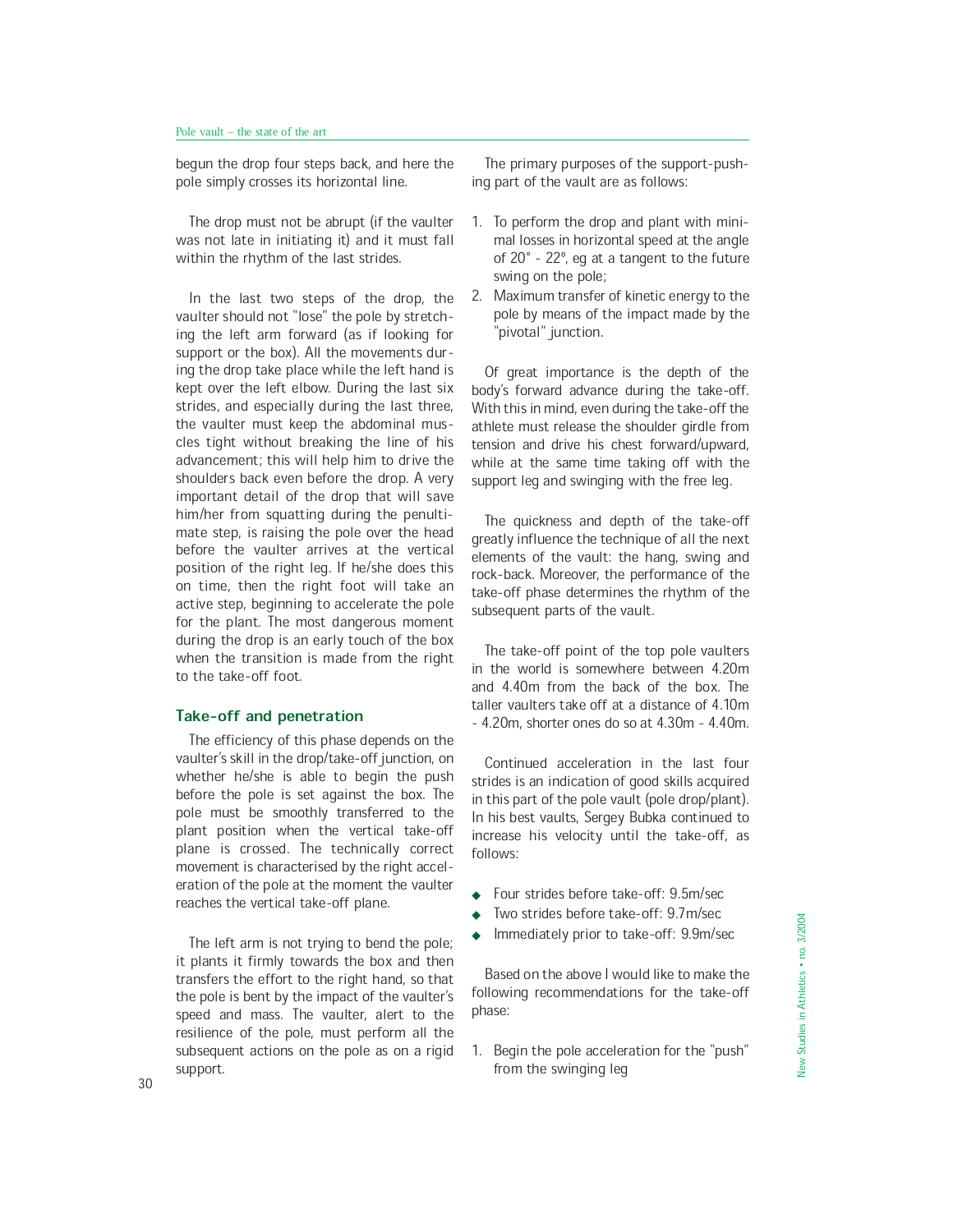- 2. Before the take-off leg contacts the ground, the vaulter needs to create a maximum space between himself/herself and the pole. The arms must be stretched, the right arm continues the line of the body, whereas the left arm is at a right angle to the pole axis.
- 3. Before the vertical position, the vaulter should try to increase this space to the maximum. During and after the take-off, he/she must aim to "rush" as far upward as possible, trying to reach the left elbow with his/her head.
- 4. The foot should be placed for the take-off firmly with a quick roll-up on the ball of the foot. The vaulter must pay more attention to the swing with the right (left) leg bent to a maximum in order to move the hips forward, trying to keep the shoulders in the front position, until the end of the hang.

#### Swing-up and rock-back

Having moved the chest and hips forward during the hang, the vaulter begins to draw the shoulders back  $-$  mainly through the effort of the shoulder girdle muscles, thus switching the rotation axis from the hands to the shoulders.

Question: Is the drop of the swinging leg during the hang losing its importance?

Answer: At present top vaulters and their coaches pay more attention to the quickness and the amplitude (depth) of the "drive" on the pole than to the external observance of the position. After the shoulder girdle muscles "switch on", the vaulter strongly swings his/her whole body upwards. The rotation axis goes through the shoulder girdle. In this case, the swing on the pole is forceful and quick. The pole is bent to the maximum when the vaulter's body takes a horizontal position to the ground, and the shins of the bent legs pass by the bent pole and are raised to the level of the head and shoulders. It is worth mentioning here that the arrest of the shoulders after the deep penetration ensures the drive of the hips upwards to the pole, through

active unbending of the left arm, whereas the acceleration of the vaulter's hips drive upwards was built up by the turn of the shoulders back and down.

## I Position

The turn must be executed through simultaneous movements of the body parts: the legs go upward, and the shoulders drop down. The movement of the shoulders, or, to be more exact their acceleration in the swing, is a necessary element in vaulting with wide grips and rigid poles. It is especially important to maintain the movement of the shoulders when the vaulter has unbent his/her legs (knees) and taken the "L" position  $-$  body and legs at right angle.

As the vaulter is unbending, the pole also has its highest speed of uncoiling upwards, therefore, the combination of the pole's carrying capacity and the athlete's unbending movement generates an accelerated thrust upwards, and by the end of the unbending movement the centroidal axis reaches the maximum vertical speed (Bubka's speed was 6 m/s). An active turn over onto the shoulders should end when the arms come into use in order to stretch the body along the pole. By this movement the vaulter maintains the speed of the body's thrust upwards. One of the vaulter's tasks during the pull up is keeping the body close to the pole. The closer the vaulter's and the pole's lines are during the pull up and turn, the longer the acceleration upwards.

# The turn and bar clearance

The pull and the turn are a continuous effort. There should not be even the shortest delay in performing these elements. While trying to maintain the vertical speed, the vaulter begins to stretch the body and turn, using the take-off speed. The arms keep the body close by the pole and maintain the speed.

In the transition to the push the vaulter  $$ apart from the turn left to the pole  $-$  uses the rotation of the pole in the bearing point. With their high upward speed, many great vaulters, 31